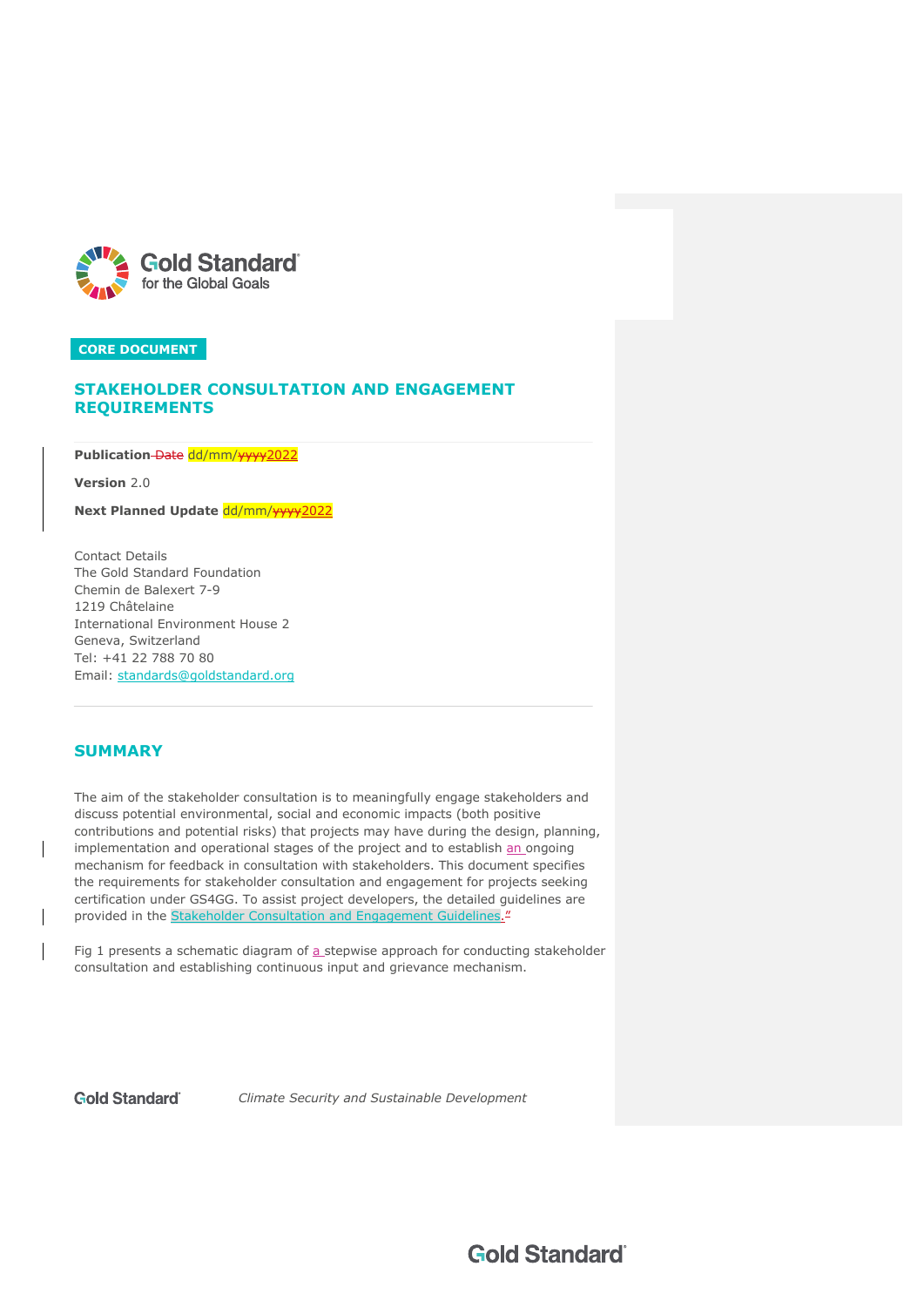

**Figure 11 – A diagrammatic representation of the steps involved in stakeholder consultation and engagement**

## Please note:

- 1. Project inception -is not the same as the project start date. For a definition of the project start date, please refer to÷ Principle 4: Demonstration of real outcomes: (a) PROJECT START DATE.
- 2. The sequence of events depicted in the figure above is for illustration purposes only. A few steps may vary (or run in parallel parallelly as well) depending upon the project type (such as retroactive projects). As an example, please refer to para 3.6.13 | below3.6.13 | below3.6.13 below.

**Commented [GS1]:** @Anshika Gupta - Add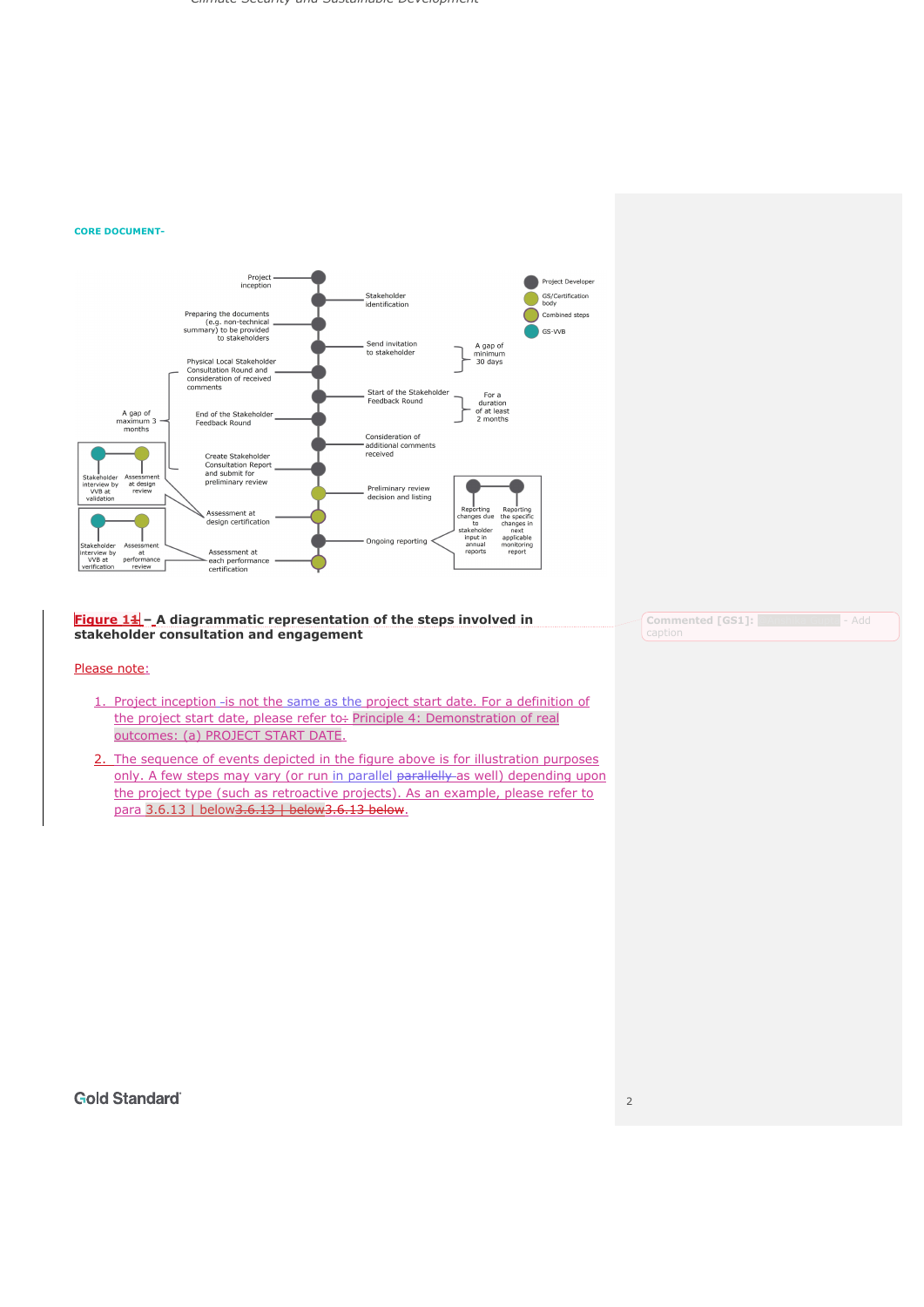# **TABLE OF CONTENTS**

| $3.2 \perp$ |  |  |  |  |
|-------------|--|--|--|--|
|             |  |  |  |  |
| $3.4 \perp$ |  |  |  |  |
|             |  |  |  |  |
|             |  |  |  |  |
| a.          |  |  |  |  |
| h.          |  |  |  |  |
|             |  |  |  |  |
|             |  |  |  |  |
|             |  |  |  |  |
|             |  |  |  |  |
|             |  |  |  |  |
|             |  |  |  |  |
| а.          |  |  |  |  |
|             |  |  |  |  |
| $4.3 \perp$ |  |  |  |  |
| $4.4 \perp$ |  |  |  |  |
|             |  |  |  |  |
| $4.6 \perp$ |  |  |  |  |
|             |  |  |  |  |
|             |  |  |  |  |
|             |  |  |  |  |
|             |  |  |  |  |
|             |  |  |  |  |
|             |  |  |  |  |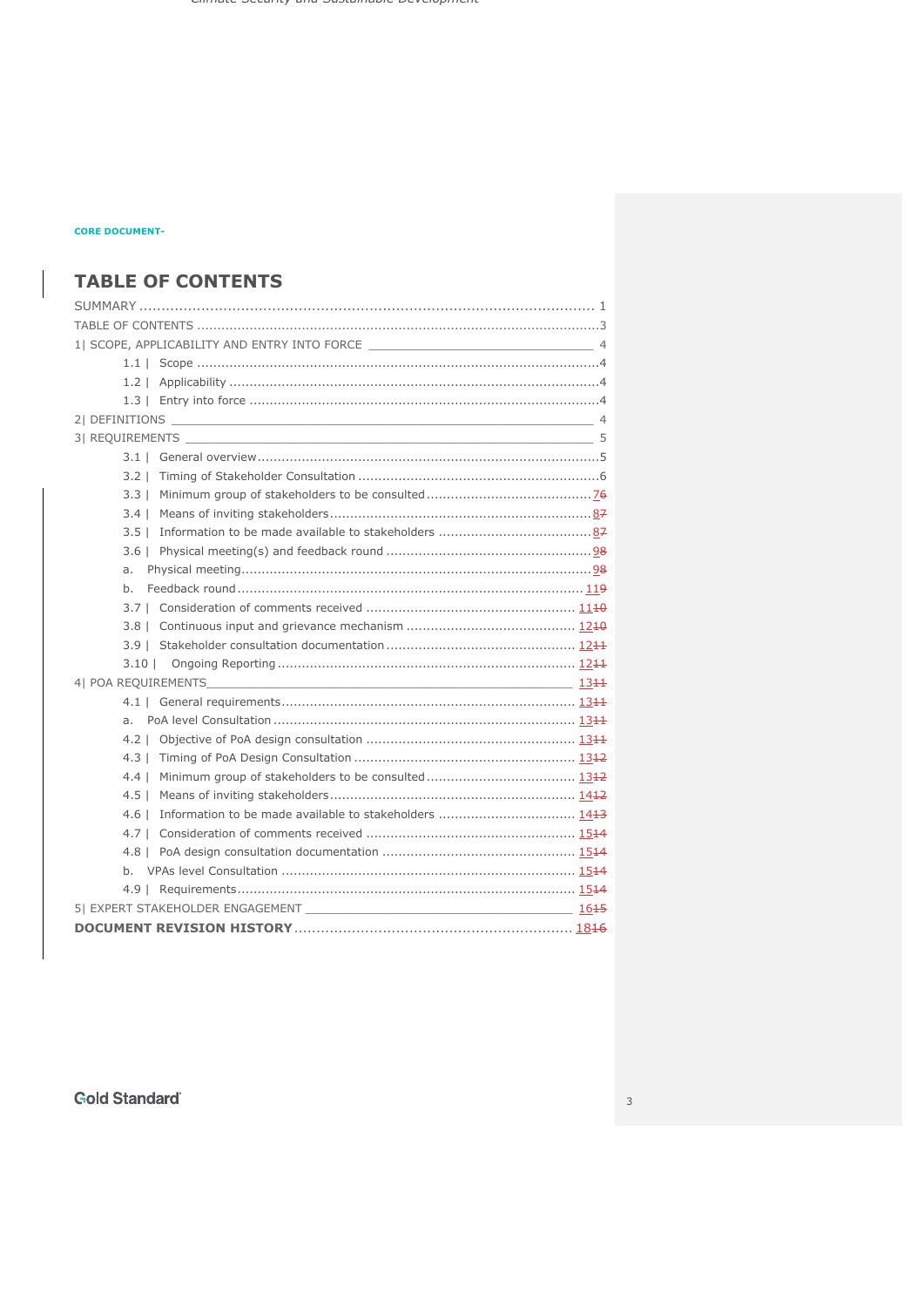# **1| SCOPE, APPLICABILITY AND ENTRY INTO FORCE**

# **1.1 | Scope**

1.1.1 | This document sets out the requirements for stakeholder consultation and engagement corresponding to the Gold Standard for Global Goals (GS4GG) Principles and Requirements.

# **1.2 | Applicability**

1.2.1 | The requirements specified in this document apply to all  $p$ Projects activities for which Project Developer/Coordinating and Managing Entity (CME) seeks certification under GS4GG.

# **1.3 | Entry into force**

1.3.1 | This document comes into force on dd/mm/yyyy.

# **2| DEFINITIONS**

- 2.1.1 | In addition to definitions contained in GS4GG Glossary of terms, the following definitions apply to this document:
	- a. **Expert stakeholder** refers to the individuals that hold specific expertise or knowledge about the *erganisationorganisation*, process, or activity being audited and/or about the context and practices to which the project is applied. For the purposes of GS4GG, aA Stakeholder is considered an expert if **they-expert** holds over 10 years of relevant, contextually specific professional, academic or practical experience in a given topic. Higher academic qualifications are preferred but can be justified as not required if necessary.
	- b. **Marginalised individuals and groups Left behind groups** refer to the section of society that experiences exclusion (social, political and economic), discrimination and, for whatever reason, are unable to participate in the mainstream economic, political, cultural and social activities. A few most common marginalised groups are women, youth, poor communities, informal sector workers, ethnic minorities, indigenous peoples, disabled or elderly people, and members of the LGBTQ community.
	- c. **Meaningful consultation** refers collectively to meaningful consultation and participation in a two-way process that:
		- is ongoing and iterative throughout the project cycle, starting as early as possible, and
		- ensures that different categories of stakeholders are represented and involved, and
		- is equitable and non-discriminatory, and ensure that poorer or more vulnerable parts of the affected stakeholders are given a voice, and

# **Gold Standard**

**Commented [GS2]:** For comms 90 days from publication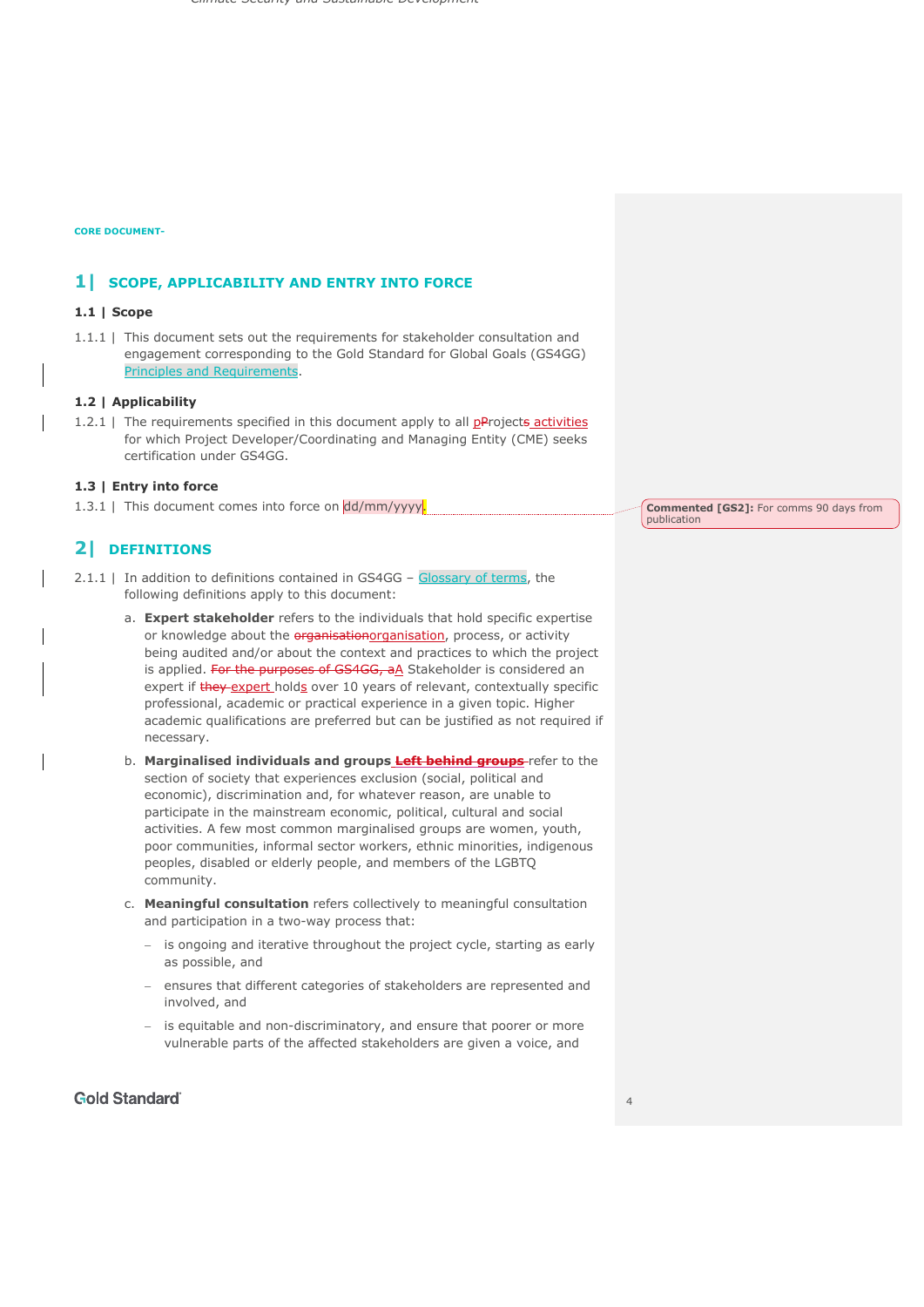- is transparent and based on factual information, including about the scope of consultation and ability of stakeholders to influence project decisions, and
- encourages stakeholder feedback and engagement in the project development, design and implementation process, and
- is based on the prior disclosure and dissemination of relevant, transparent, objective, meaningful and easily accessible information in a timely manner and culturally appropriate format, and
- considers and responds to feedback, and
- is free of external manipulation, interference, coercion, discrimination, and-intimidation, and
- is systematically documented and relevant aspects of it is are disclosed publicly in a transparent manner.
- d. **Relevant stakeholder** is a collective term for local, affected, interested and expert stakeholders.
- e. **Stakeholder consultation** is a broad term that covers processes involving stakeholder-Stakeholder identification, Stakeholder eEngagement planning, disclosure of information, consultation and participation, monitoring, evaluation of feedback and, addressing grievances, throughout the project life.
- f. **Stakeholder** refers to individuals, groups or institutions that have a stake, or an interest in the project activity – that may be affected by it (either positively or negatively) or they may have an interest in it and be in a position to influence its outcomes – such as local communities, Indigenous Peoples, civil society organisations, and private sector entities, comprising women, men, girls and boys. They can include, among others, relevant ministries, local governments, and locally affected people, national and local NGOs, communityCommunity - based-Based organisations Organisations (CBOs), Indigenous Peoples organisations, women's groups, private sector companies, farmers, and research institutions.

# **3| REQUIREMENTS**

## **3.1 | General overview**

- 3.1.1 | The objective of the stakeholder consultation and engagement process is:
	- a. to identify, engage and consult stakeholders in a meaningful manner to improve project design and its outcomes, and
	- b. to inform stakeholders about the projects and discuss it's likely impacts (both positive and negative) during the design, planning and implementation stage and relevance to stakeholders, and
	- c. to establish an ongoing engagement process for stakeholders to provide input, feedback and to raise concerns throughout the project life.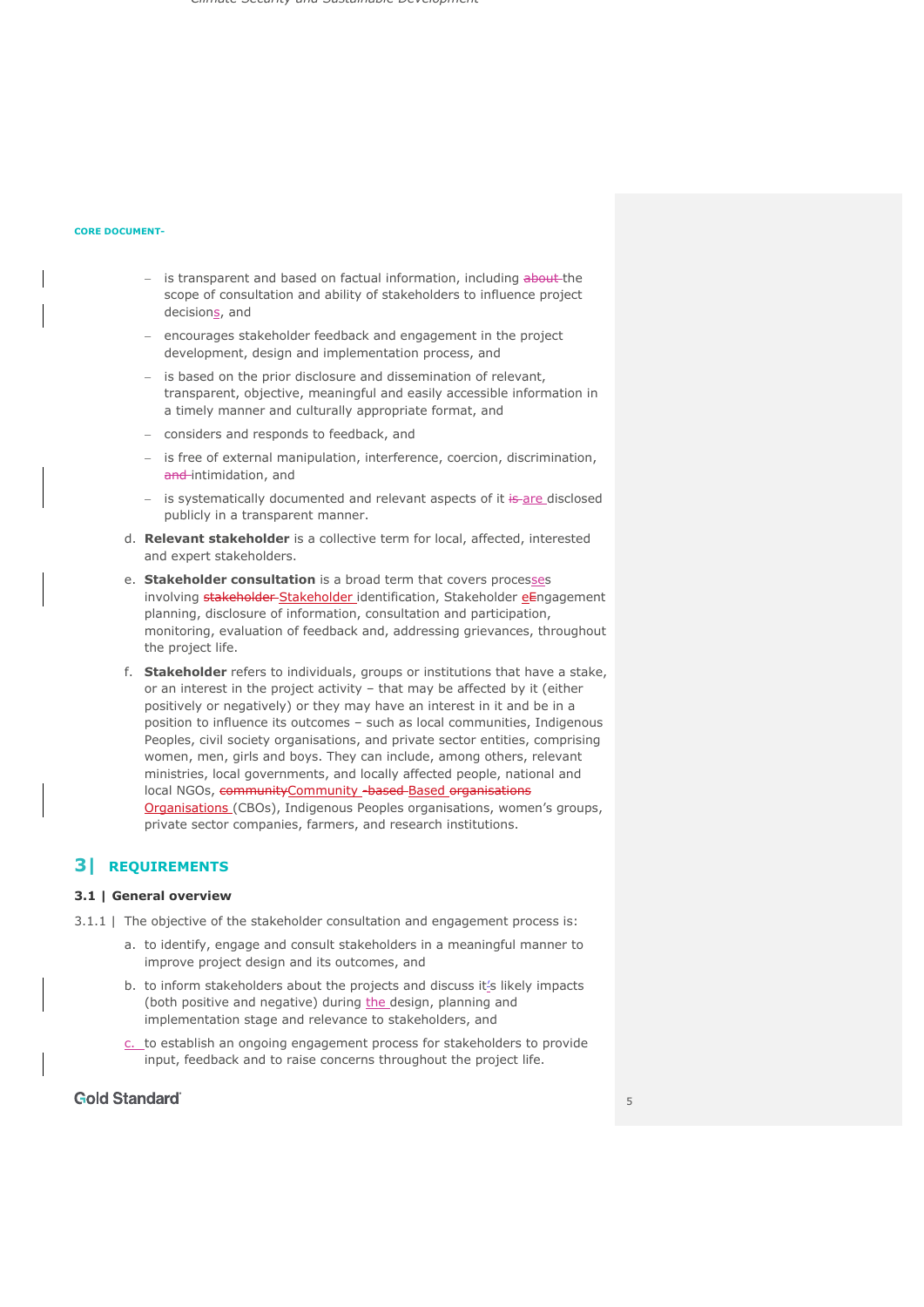#### **CORE DOCUMENT-**

- e. 3.1.2 | All Gold Standard projects shall take gender issues into account in their design, planning, implementation of the project. This requires project developers to ensure that gender issues are fully factored into comprehensive social and environmental impact assessments and that equal and effective participation of both women and men in stakeholder consultation is ensured. Therefore, all projects submitted for Gold Standard certification shall meet GENDER SENSITIVE requirements (Step 1-3 of Gender Equality requirements and guidelines) AND shall adhere to the Gender Principles as established in the Gold Standard Gender Policy.
- 3.1.2 | All Gold Standard projects shall take gender issues into account in their design, planning, implementation of the project. This requires project developers to ensure that gender issues are fully factored into comprehensive social and environmental impact assessments and that equal and effective participation of both women and men in stakeholder consultation<sup>1</sup> is ensured. Therefore, all projects submitted for Gold Standard certification shall meet GENDER SENSITIVE requirements (Step 1-3 of Gender Equality requirements and guidelines) AND shall adhere to the Gender Principles as established in the Gold Standard Gender Policy.
- 3.1.3 | The Stakeholder consultation shall comprise of a minimum of two rounds of consultations including one mandatory physical meeting and one stakeholder feedback round lasting for at least one month. The following sections outlines the requirements applicable at different stages of the consultation procedure.

## **3.2 | Timing of Stakeholder Consultation**

3.2.1 | The Stakeholder Consultation shall be conducted before the start date  $231$  of of the pProject. For a definition of project start date, please refer to: Principle 4: Demonstration of real outcomes: (a) PROJECT START DATE.

**Commented [AG3]:** All the footnote numbering is haywire.

**Commented [GS4R3]:** Will get resolved automatically in the clean version.

 $3.2.1 +$ 

<sup>+</sup> To ensure equal and effective participation, the project developer can reach to wide range representative could be, but are not limited to: elected representatives of regional, local, traditional entatives, such as leaders (chairmen, directors) of local cooperatives, other community-based organisations, local businesses/business groups, local NGOs, and local women's groups, politicians and local government officials, school teachers, and religious leaders For a definition of project start date, please refer to: Principle 4: Demonstration of real outcomes: (a) PROJECT START DATE.

<sup>+</sup> For a definition of project start date, please refer to: Principle 4: Demonstration of real (a) PROJECT START DATE.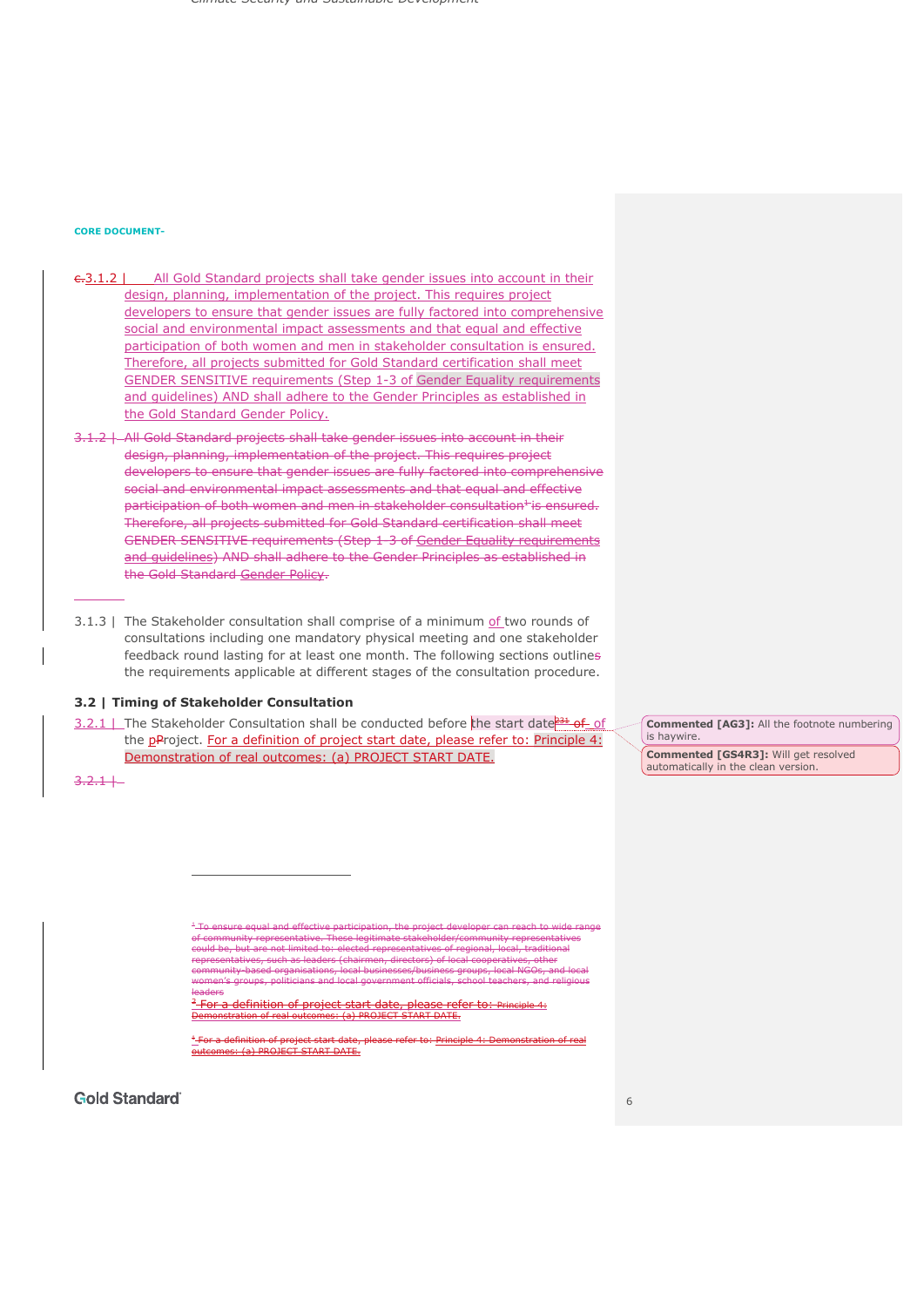- 3.2.2 | If the Stakeholder\_-Consultation is conducted after the start date of the project (retroactive project) $45/2$ , the project developer shall:
	- a. provide justification-clarification on why the stakeholder is not conducted before the project start date, and
	- b. conduct consultation with relevant stakeholders as early as possible, and

## b.

3.2.3 Ic. provide further explanation of how comments received during the consultation were taken into account in the design and implementation of the project.

## **3.3 | Minimum group of stakeholders to be consulted**

- 3.3.1 | The Project Developer shall identify and invite all relevant (local, affected and interested) stakeholders for consultations and comments, including, but not limited to, as mentioned below:
	- a. Local people, communities and/or representatives  $6$ who are expected to be directly or indirectly affected (adversely affected or beneficiaries) by the project or may have an interest in the project
	- b. Stakeholders with land-tenure rights within or adjacent to the project and marginalized marginalised individuals and groups
	- c. Local policymakers and representatives of local authorities
	- d. National government officials or National focal Focal bodies Pointresponsible for the project in the host country, for example, Designated National Authority (DNA) or equivalent body< https://cdm.unfccc.int/DNA/bak/index.html>
	- e. Local non-governmental organisations (NGOs), Women Groups working on topics relevant to the project or working with communities who are likely to be affected by the project
	- f. Gold Standard representative at <help@goldstandard.org>
	- g. Relevant international Gold Standard NGO Supporters with representation in the region and all Gold Standard NGO Supporters located in the host country of the project. <https://www.goldstandard.org/about-us/ngosupporters>

<sup>4</sup> Refer to Principle and Requirements and/or applicable activity requirements to confirm eligibility of a retroactive project with regards to the timing of first submission to Gold Standard. **F Refer to Principle and Requirements and/or applicable activity** 

ments to confirm eligibility of a retroa the timing of first submission to Gold Standard.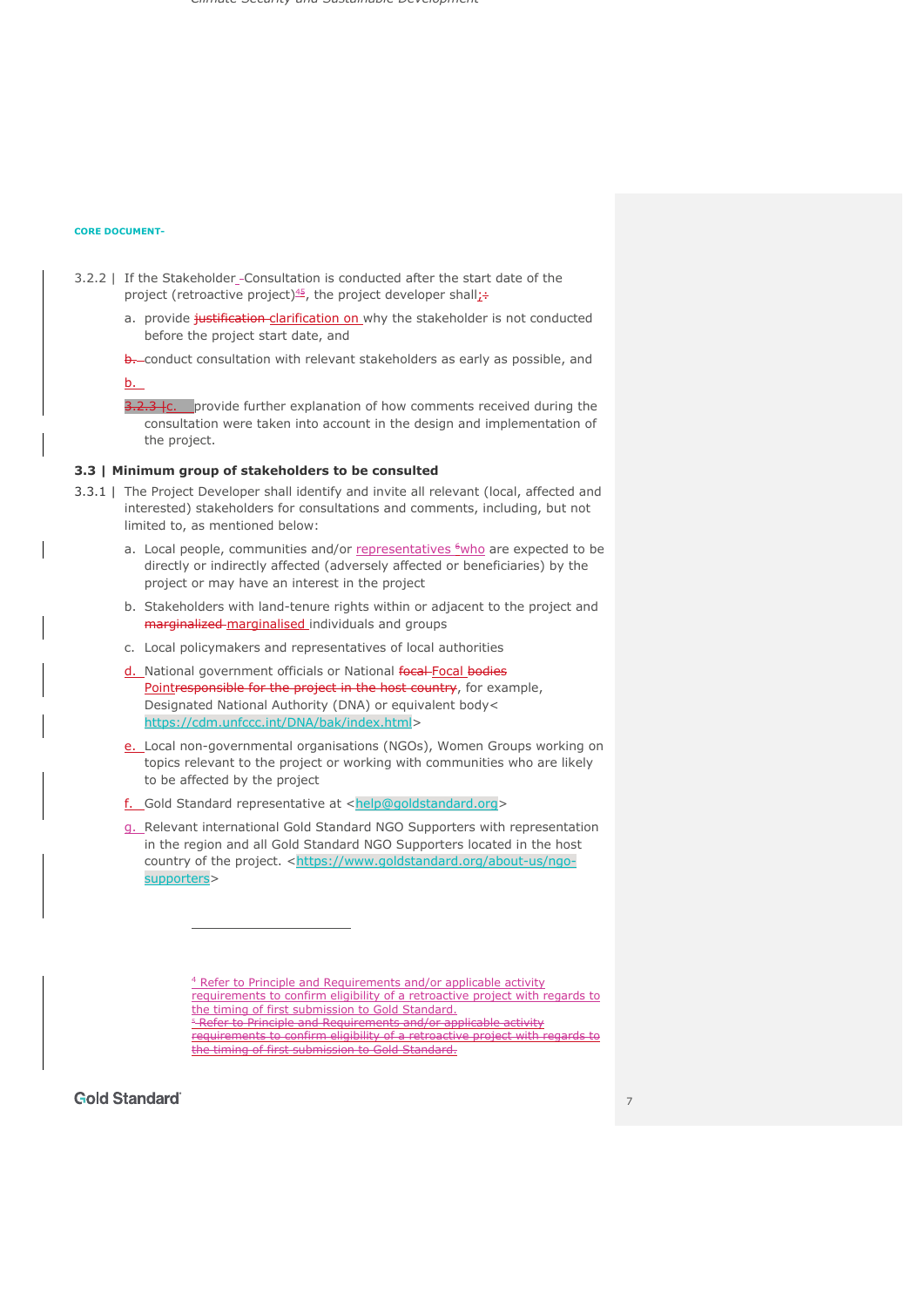#### **CORE DOCUMENT-**

-3.3.2 | The Project Developer shall provide evidence that invitations were sent and comments were invited from the relevant stakeholders, at minimum, the stakeholders listed in paragraph 3.3.1 | above 3.3.1 | above. For cases where any of the stakeholders listed in paragraph 3.3.1 | above3.3.1 | above, were not invited, the project developer shall provide a justification that shall be assessed by VVB.

## **3.4 | Means of inviting stakeholders**

3.4.1 | The project developer shall invite stakeholders in an open and transparent manner - that provides equal opportunity to each stakeholder to participate in stakeholder meeting and provide feedback.

# $3.4.1$

3.4.2 | The project developer shall invite the stakeholders at least 30 days before the physical meeting by:

## $3.4.2$  |

a. selecting an appropriate invitation method considering the context of the project, stakeholders, local and national circumstances, and

## a.

using an appropriate language and measures, and adeguate and effective means.

## $a.b.$

The project developer shall ensure that the stakeholders are invited in a gender-sensitive manner. Efforts shall be made to solicit input from women and marginalised groups.

# 3.4.3 |

3.4.4 | The stakeholder consultations shall be open to anyone wishing to attend, participate and the project developer shall not deny anyone access to the consultation.

### **3.5 | Information to be made available to stakeholders**

- 3.5.1 | Prior to the physical meeting, the project developer shall share information in a manner (format, medium, language(s), etc.) that allows local stakeholders to understand – how the project is likely to affect them. The information to be made available to stakeholders shall include, inter alia:
	- a. A non-technical summary of the Project project, including information on project design, technology, objectives, scale, duration, and implementation plan (so far as known) and how it is likely to affect the various stakeholder groups.
	- b. Summary of the economic, social and environmental impacts of the project as per Safeguarding Principles & Requirements, along with potentially known positive and negative impacts of the Project.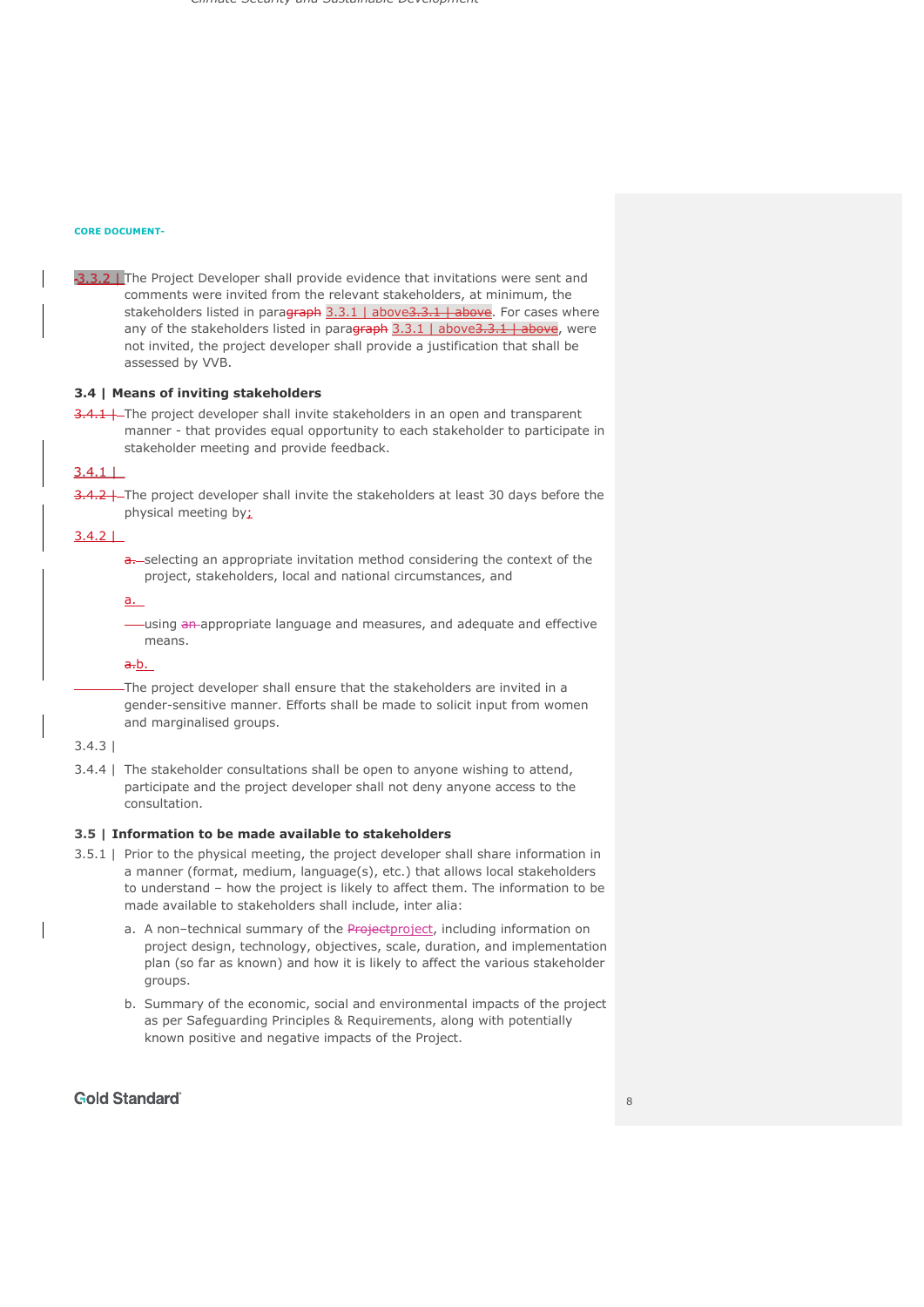## **CORE DOCUMENT-**

- c. Summary of likely contributions of the project to Sustainable Development Goals (SDGs).
- d. Other relevant information to help stakeholders understand the project design, implementation and operation.
- e. A preliminary agenda for the event summarizing summarising the different topics that will be discussed in the physical meeting.
- f. Contact details of a Project Developer's representative to get further information.
- g. Means and method to provide further feedback for those who are not able to join the physical meeting
- 3.5.2 | The timing of when prior information should be provided varies depending on the nature of the project and the local context. At a minimum, prior information shall therefore be provided at least a week in advance before the planned physical meeting. In some situations, such as projects entailing higher risk affecting Indigenous Peoples, more time may be needed.

## **3.6 | Physical meeting(s) and feedback round**

- 3.6.1 | The stakeholder consultation shall comprise of a minimum of two rounds of consultations<sup>7</sup> including:
	- a. mandatory physical meeting with local stakeholders, and
	- b. stakeholder feedback round lasting for at least **one month30 days** [feedback sought with regards to reducing duration of stakeholder feedback round to 30 days (or another appropriate duration)]

## **a. Physical meeting**

- 3.6.2 | The objective of the physical meeting is to inform the relevant stakeholders of the project details and ensure that stakeholders are provided with an opportunity to influence project design, implementation and operation by interacting with the project developer (and also amongst each other) and exchanging views and concern(s) in a free and transparent manner.
- 3.6.3 | The project developer shall cover the following key points aspects during the physical meeting(s):
	- a. summary of project information as per para  $3.5.13.5.1$  | above  $3.5.1$  | above, above,

<sup>7</sup> The stakeholder consultation Rounds may be combined in retroactive consultations, please see para 3.6.7 below.

**Commented [GS6]:** Could we add exact para in footnote??

**Commented [GS5]:** Of whom?

**Commented [CW7]:** Changed to 30 days to be consistent with how we communicate our consultations.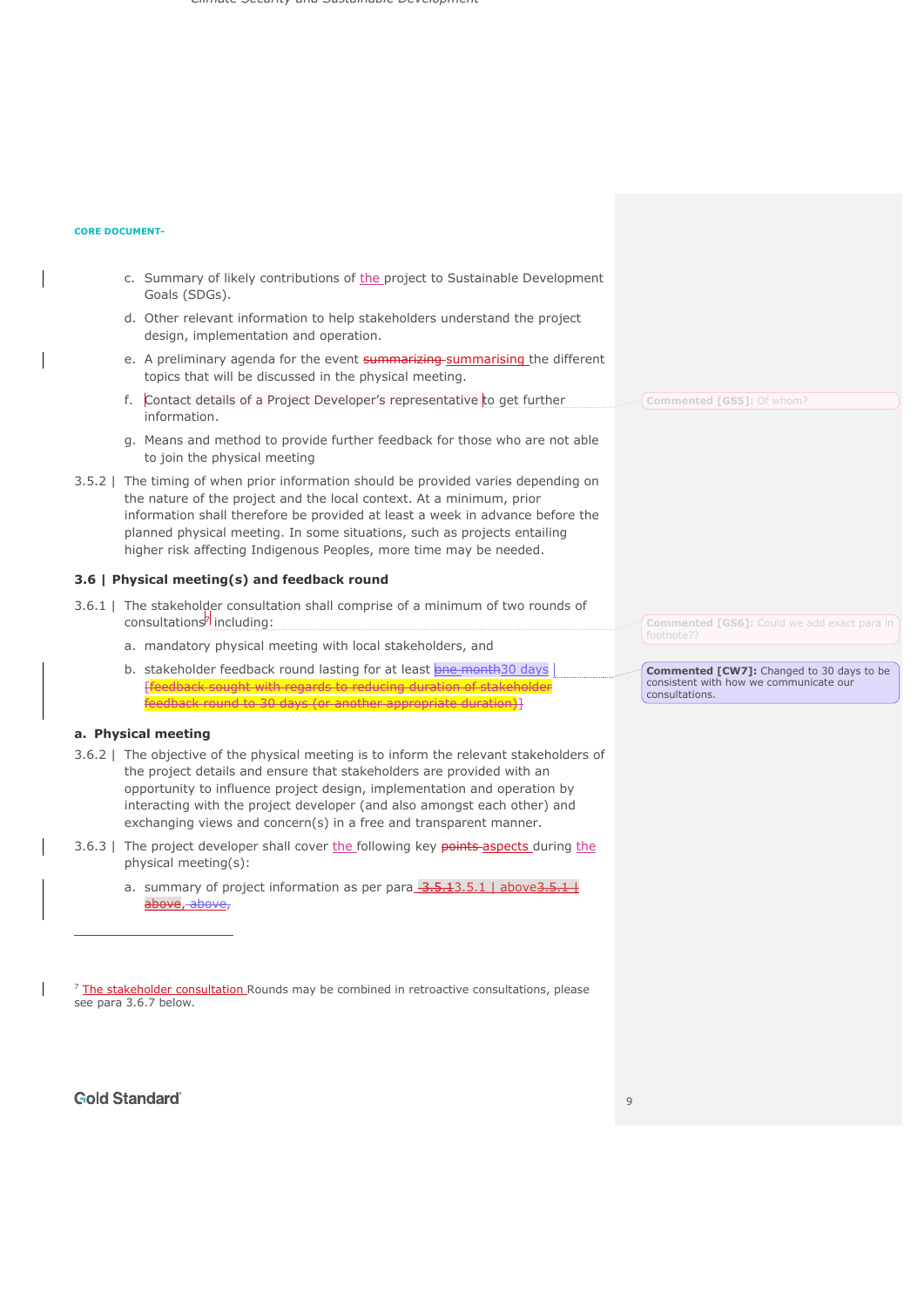- b. ensure that at a minimum, the discussion covers stakeholder's perceptions and expectations about project benefits and potential adverse impacts; how adverse impacts may be avoided and **minimized-minimised** and what the appropriate mitigation mechanisms may be,
- c. potential options for input & feedback and grievance mechanism (refer to Stakeholder Consultation and Engagement Guidelines for details)
- d. information on next steps and contact details
- 3.6.4 | The project developer shall ensure that the place and timing of the physical meeting(s) is appropriate for all relevant stakeholders and does not pose a barrier to participation, e.g. for a particular gender or stakeholder group.
- 3.6.5 | Where necessary, other means and approaches that are appropriate for local and national circumstances (and those of the Project) can be used to conduct physical meetings. For example, if a project covers a large geographical area, instead of one physical meeting, the project developer should organise several physical meetings at different locations, to ensure that as many stakeholders as possible can participate. Other examples could be smaller workshops and seminars, focus groups, round table meetings etc.
- $3.6.6$  | For a retroactive project<sup>8</sup>, the project developer shall conduct, at a minimum, a physical meeting before project submission for preliminary review.
- 3.6.6 | For a retroactive project, the project developer may conduct the physical meeting(s) combined with the stakeholder feedback round where the physical meeting has not taken place as a part of any previously held stakeholder consultation(s). However, the project developer shall conduct this combined consultation before project submission for preliminary review. Special attention must be paid to take into account stakeholder feedback and modify project design, where reasonable. A combined consultation shall ensure compliance with all the requirements outlined in this document. For a retroactive project<sup>9</sup>, the project developer shall conduct, at  $a$  minimum,  $a$ physical meeting before project submission for preliminary review. Special attention must be paid to the fact that the projects must take into account stakeholder feedback and shall modify project design, where reasonable.

<sup>&</sup>lt;sup>8</sup> Retroactive project - the project for which stakeholder consultation is conducted after project start date. <sup>9</sup> Retroactive project - the project for which stakeholder consultation is conducted after project start date.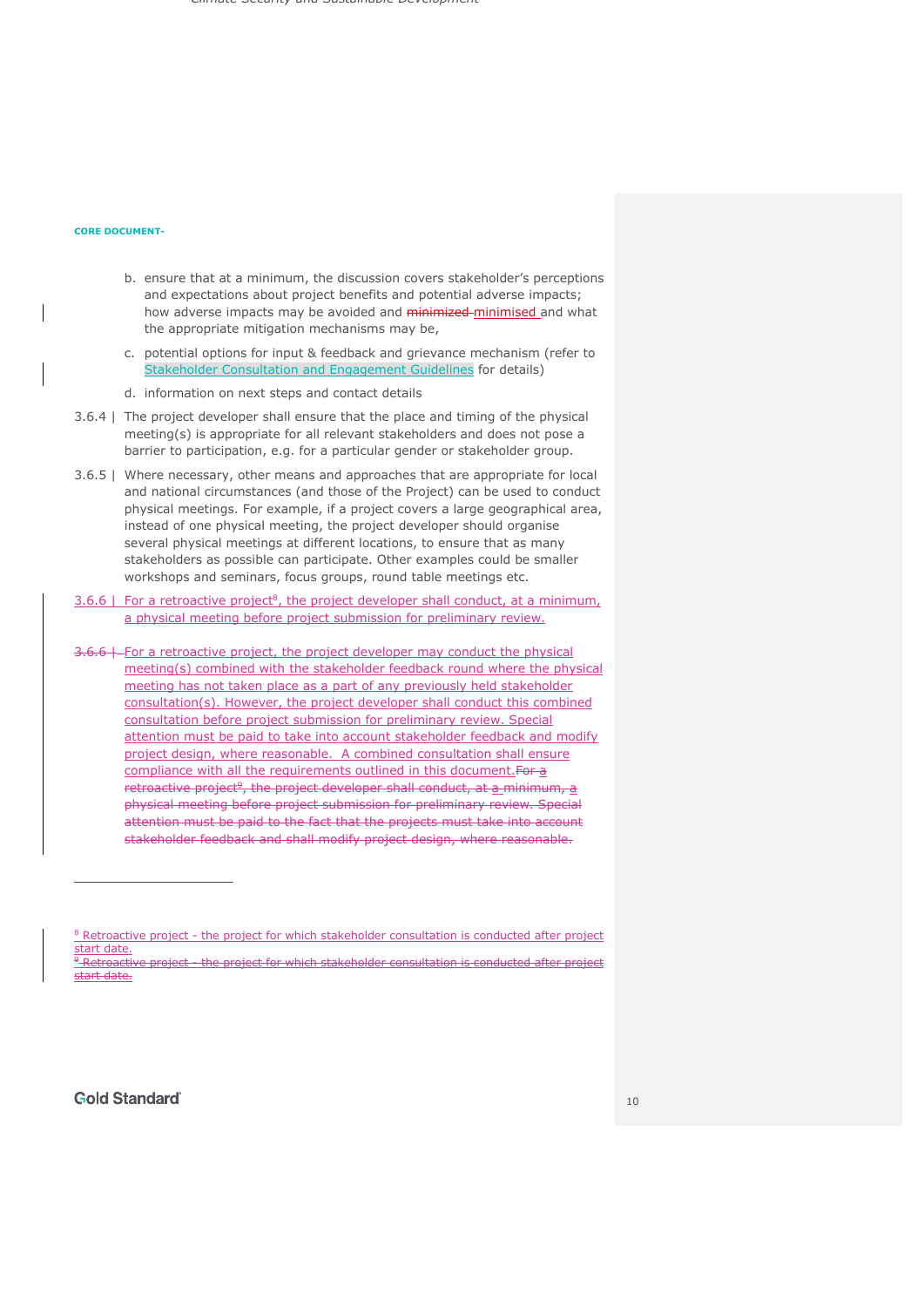### **CORE DOCUMENT-**

- 3.6.7 | For a retroactive project, the project developer may conduct the physical meeting(s) with the stakeholder feedback round. However, the project developer shall conduct combined consultation before project submission for preliminary review. In such cases, the project developer shall ensure compliance with all the requirements outlined in this document.
- 3.6.8 | The project developer shall encourage equal and effective participation by both men and women, marginalized marginalised individuals and groups in the meetings.

## **b. Feedback round**

- 3.6.9 | The project developer shall provide feedback to the stakeholders on how comments received in the physical meeting(s) have been considered and seek further comments from stakeholders.
- 3.6.10 | All stakeholders invited to participate in the physical meeting(s) shall be invited to provide feedback during the stakeholder feedback round.
- 3.6.11 |The project developer shall share the updated project documentation with stakeholders for thirty days via publicly accessible methodsmeans i.e., easily accessible online or other means for example such as publicly accessible website, online platform or others publicly accessible means for thirty days. It shall include details on procedure & contact details for submission of further comments.
- 3.6.12 | At the end of the stakeholder feedback round, the Project-project dDeveloper shall consolidate all the comments received during the feedback round.
- 3.6.13 |The project developer may organise the Stakeholder Feedback Round in parallel to the validation process, however before concluding the validation opinion, the VVB shall take into account the feedback and how the comments were addressed and any potential revision in the project design and documentation.

### **3.7 | Consideration of comments received**

- 3.7.1 | The project developer shall ensure that all the comments received during the consultations i.e., physical meetings and Stakeholder Feedback Round are well documented in the form they are received i.e. with minimum interpretation and without tempering with the spirit and intent of the comment.
- 3.7.2 | The project developer shall include details with justifications, as applicable in Stakeholder Consultation Report on how stakeholder comments have been taken into account. The Project Developer shall provide justification when any comments have not been incorporated or addressed.
- 3.7.3 | If the project developer receives stakeholder comments after the listing of the project at the Gold Standard *Impact Registry* (after preliminary review), through any channel, and before Validation, the Project Developer shall consider such comments and make suggested changes (if required) before the conclusion of validation.

# **Gold Standard**

**Commented [GS8]:** Add weblink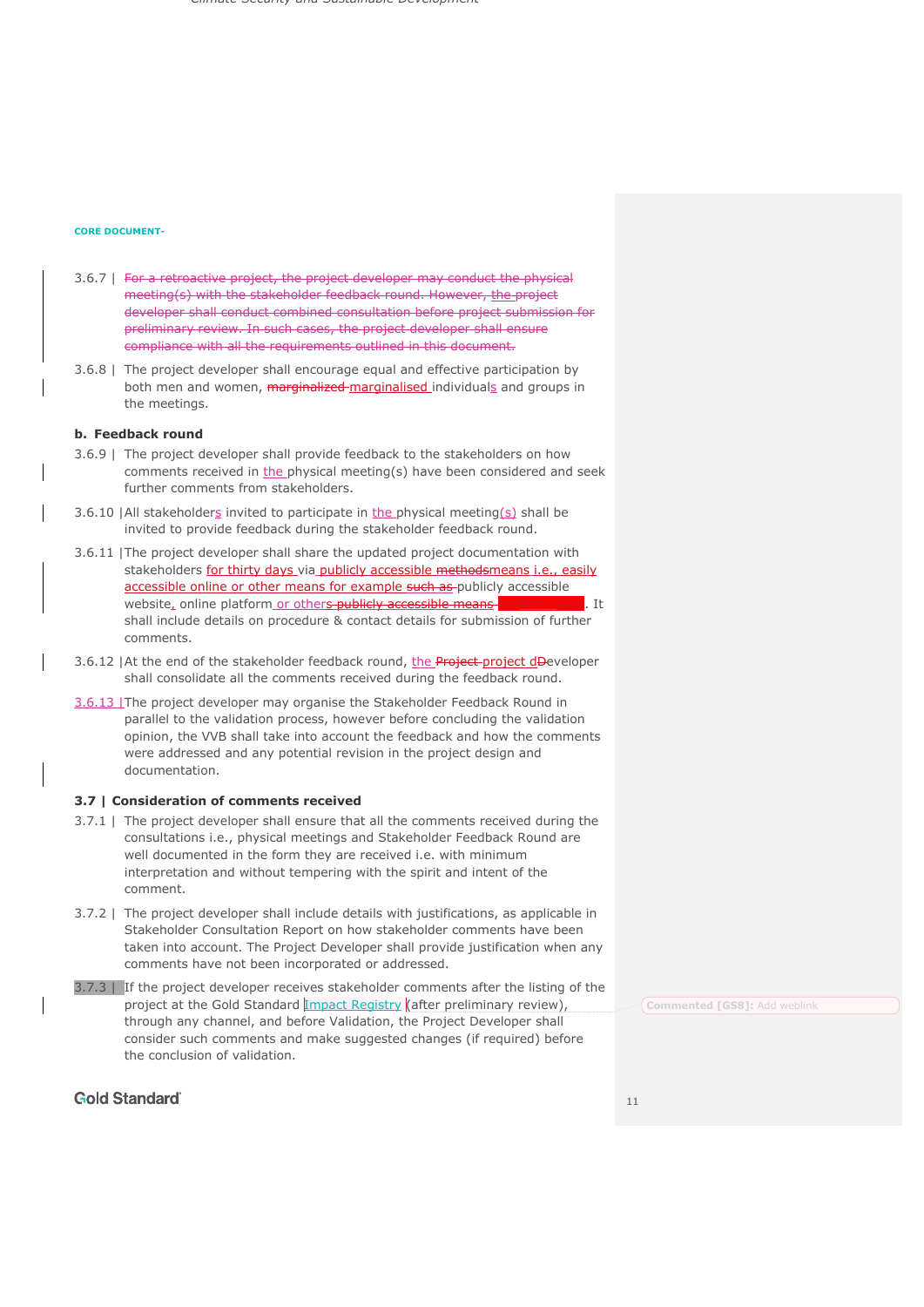## **3.8 | Continuous input and grievance mechanism**

- 3.8.1 | All projects shall set up a formal input & feedback, and grievance mechanism with the purpose of providing stakeholders with an opportunity to submit any feedback or record concerns/grievances during the entire project lifetime.
- 3.8.2 | The project developer shall discuss in the physical meeting potential options for ongoing feedback & input and grievance mechanism and agree on an appropriate method.
- 3.8.3 | At a minimum, the Continuous Input and Grievance Expression Process book shall be made available at an agreed location. Refer to detailed guidelines available in the Stakeholder Consultation and Engagement Guidelines
- 3.8.4 | The continuous input and grievance mechanism agreed with stakeholders shall be described in the Stakeholder Consultation Report.
- 3.8.5 | The project developer shall record all comments, inputs or concerns raised by the stakeholders using the agreed mode of continuous feedback or any other form (such as verbally, telephonically, via email and/or through representatives). The project developer shall send a written acknowledgement to the stakeholder, except if the comment is anonymous.
- 3.8.6 | The project developer shall keep the stakeholder(s) informed of the measures taken in the context of the comment(s) raised.

#### **3.9 | Stakeholder consultation documentation**

- 3.9.1 | The project developer shall use the Stakeholder Consultation Report template to document all the steps taken to meet the requirements presented in this document and provide evidence to demonstrate compliance.
- 3.9.2 | The stakeholder consultation report shall be submitted to Gold Standard within three months of the first physical meetingat the time of  $4$ <sup>st</sup>first submission (preliminary review).

#### **3.10 | Ongoing Reporting**

- 3.10.1 |Project developer shall provide information in the annual report and monitoring report, as applicable, on the following:
	- a. Concerns that have been identified during the period of project implementation and raised by stakeholders during the stakeholder consultations and the mitigation measures put in place to address those.
	- b. Any feedback given by stakeholders as part of the project's grievance mechanism.
- 3.10.2 |Any stakeholder comments received after the Validation of the Project and action taken to address the comments<sub> $\bar{r}$ </sub> shall be reported at minimum, at the time of next Verification or earlier as part of the annual report. If the project undergoes a combined Validation/Verification (Design and Performance Certification), the comments shall be reported at the time of the subsequent vVerification or annual reporting (whichever is earlier).

# **Gold Standard**

**Commented [GS9]:** Now that different template are available we can ask Ema to have one page for stakeholder templates and list all on one page as we have to transition template for CDM projects.

**Commented [GS10]:** During the period ???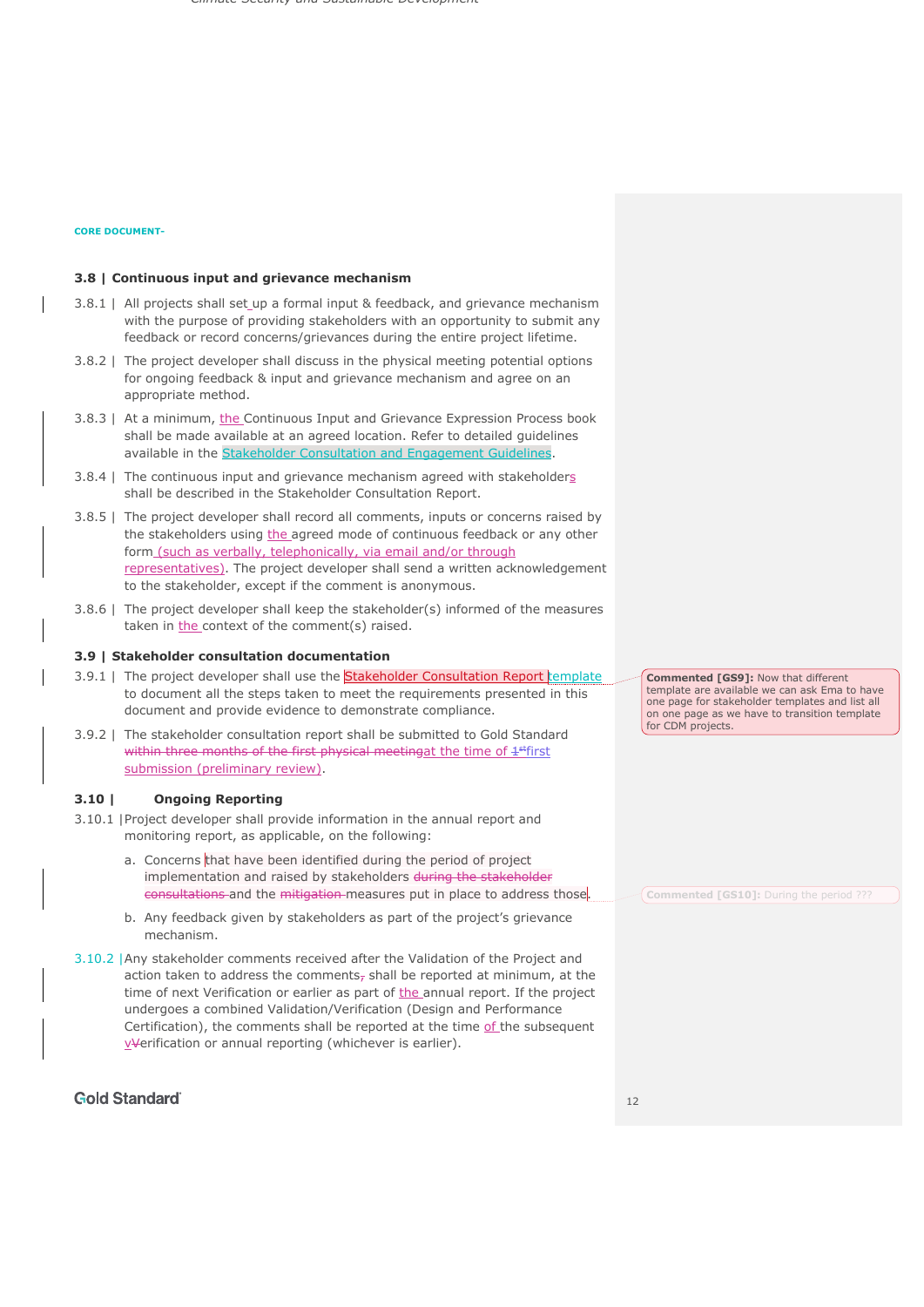# **4| POA-SPECIFIC REQUIREMENTS**

## **4.1 | General requirements**

4.1.1 | For PoAs, the CME shall conduct the stakeholder consultation at both:

- a. PoA level i.e., PoA Design Consultation-(The PoA design consultation does not necessarily require a physical meeting), and
- b. VPA level i.e., real case & corresponding-regular VPA level consultations

## **a. PoA level Consultation**

## **4.2 | Objective of PoA design consultation**

4.2.1 | The PoA Design Consultation is mandatory and is conducted to obtain feedback on the design of the proposed PoA from governments, relevant national authorities, NGO communities, and other relevant stakeholders.

## **4.3 | Timing of PoA Design Consultation**

4.3.0 | The CME shall conduct the PoA design consultation before the time of the first submission<sup>10</sup> to Gold Standard for Preliminary Review.

## **4.4 | Minimum group of stakeholders to be consulted**

4.4.0 | 4.4.1 | The CME shall identify and invite comments from all relevant stakeholders, including, but not limited to, as mentioned below;

- a. Local policymakers and representatives of local authorities
- b. National government officials or National focal Focal bodies responsible for the project in the host country Point, for example, Designated National Authority (DNA) < https://cdm.unfccc.int/DNA/bak/index.html>
- c. Local non-governmental organisations (NGOs), Women Groups working on topics relevant to the project or working with communities who are likely to be affected by the project
- d. Gold Standard representative at <help@goldstandard.org>
- e. Relevant international Gold Standard NGO Supporters with representation in the region and all Gold Standard NGO Supporters located in the host

<sup>&</sup>lt;sup>10</sup> Retroactive VPAs with a project start date before or after the time of first submission of the PoA must submit the required documents for preliminary review within one year of its start date. Retroactive VPAs that are submitted at a date later than one year from the VPA start date will not be eligible for Gold Standard Certification.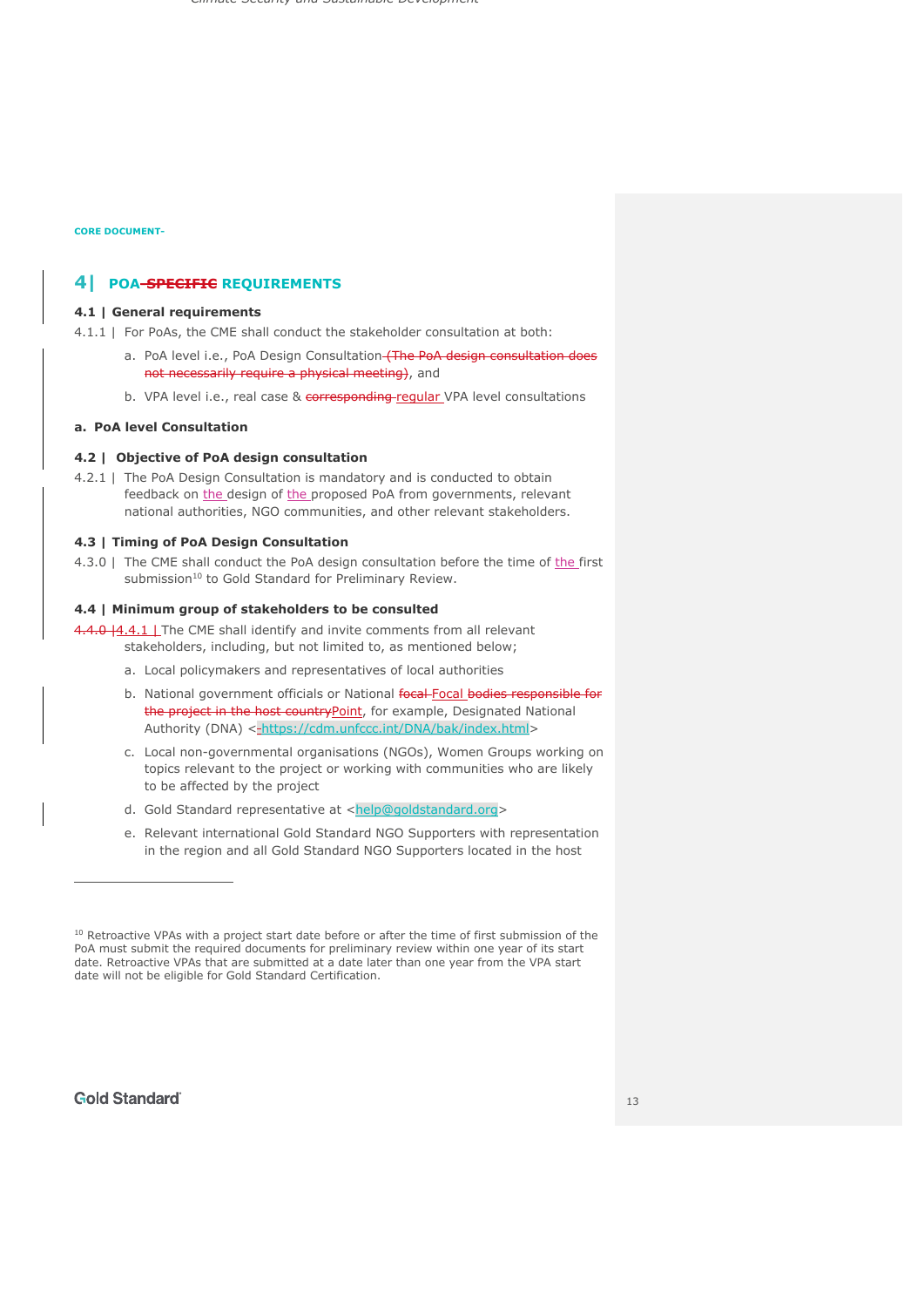country of the project. <https://www.goldstandard.org/about-us/ngosupporters>

- 4.4.1 |4.4.2 | The CME shall provide evidence that the relevant stakeholders, at minimum, the stakeholders listed in paradraph 3.3.1 | above 4.4.1 | above were invited to provide comments on the design of the proposed PoA. For cases where any of the stakeholders listed in para  $3.3.1$  | above  $4.4.1$  | above, were not invited, the CME shall provide a justification.
- 4.4.2 | 4.4.3 | In the case of multi-country PoA, the CME may conduct one PoA design consultation per host country or combined PoA design consultation for all countries.

## **4.5 | Means of inviting stakeholders**

4.5.0 | 4.5.1 | The CME shall may employ any appropriate means (physical meeting(s) or remote meeting(s) or feedback via electronic means or other appropriate means) for stakeholder engagement for PoA during-design consultation. The PoA design consultation does not necessarily require a physical meeting. The CME shall justify the appropriateness of the employed method in the context oftake into account the engagement requirements mentioned in sectionSection 3.4 | above 3.4 + above 3.4 above, as applicable.

4.5.1 | 4.5.2 | The CME shall invite comments on PoA Design by:

- a. selecting the most appropriate invitation method considering the mode of PoA design consultation, - context of the PoA, stakeholders, local and national circumstances, and
- b. using an-appropriate language, and adequate and effective measures and means.
- 4.5.2 | 4.5.3 | In the case of multi-country PoA, if combined PoA design consultation is organised, the CME shall ensure that all relevant stakeholders as listed in para 4.4.1 4.4.1 | above4.4.1 | above, above from each host country are invited.

## **4.6 | Information to be made available to stakeholders**

4.6.0 | 4.6.1 | To ensure that relevant stakeholders understand the PoA objective, design and likely impacts thus enabling stakeholders to influence and improve the PoA design and implementation, the CME shall share the key PoA information with stakeholders, including but not limited to:

- a. the PoA's objective, entities involved, geographical boundary, duration, implementation plan, details of the technology/measures to be implemented under the PoA, and
- b. interaction with other similar initiatives/programmes in overlapping geographical boundaries, and
- c. target end-end-users (as applicable), and
- d. contribution to SDGs and compliance with safeguards, and
- e. other planned consultations (e.g. at VPA level)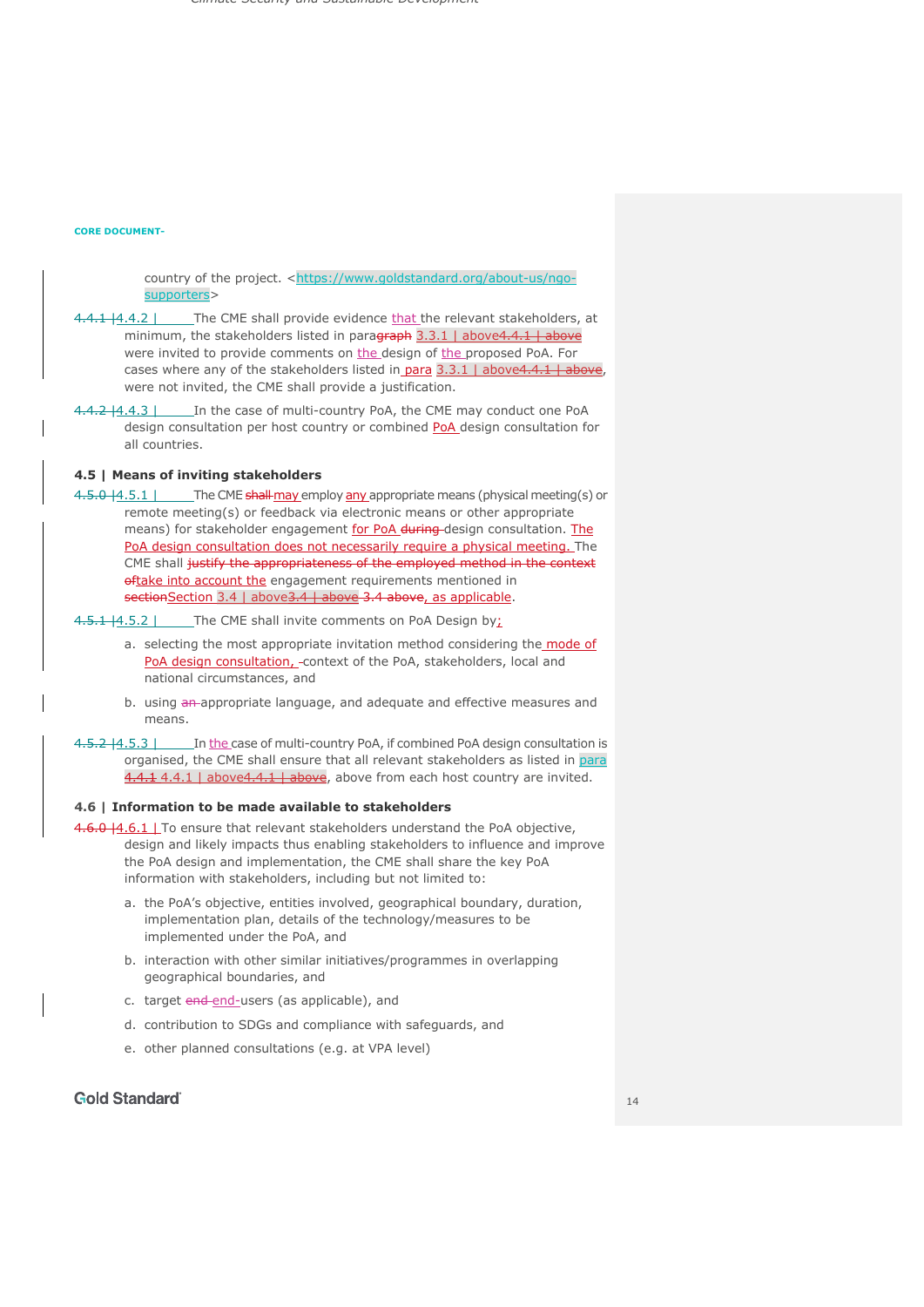## f. any other relevant information

4.6.1 | 4.6.2 | In the case of multi-country PoA, if combined PoA design consultation is organised, the CME shall ensure that key PoA information per host country is provided in a clear and transparent manner.

4.6.2 | 4.6.3 | The CME shall;

- a. make key PoA information available via physical (hard copies) or electronic means (emails or other publicly accessible electronic means) to stakeholders, and
- b. provide sufficient time (at minimum 30 days) to stakeholders to provide comments
- 4.6.3 | 4.6.4 | In case, the CME organises physical meeting(s) for PoA design consultation, the key PoA information shall be shared with stakeholders at least a week in advance before the planned physical meeting.

## **4.7 | Consideration of comments received**

- 4.7.0 | 4.7.1 | The CME shall document all the comments received during the PoA design consultation(s) - with minimum interpretation and without tempering with the spirit and intent of the comment.
- 4.7.1 | 4.7.2 | The CME shall include details in the PoA design cConsultation rRreport on how stakeholder comments are taken into account and summaries changes, if any, following the stakeholder feedback received. The CME shall provide justification when any comments have not been incorporated or addressed.

## **4.8 | PoA design consultation documentation**

4.8.0 | 4.8.1 | The CME shall submit the PoA design consultation report within three months of the PoA design consultation period is overat the time of the first submission to the Gold Standard (Preliminary Review).

# **b. VPAs level Consultation**

#### **4.9 | General rRequirements**

- 4.9.0 | For VPA level consultation, the CME shall conduct two rounds of consultation viz. a physical stakeholder consultation and a stakeholder feedback round. For VPA level consultation, the CME must shall follow the requirements specified for project-project-level consultation under Section 3| REQUIREMENTS, abovesection 3, above.
- 4.9.2 | A separate stakeholder consultation shall be organised for each real case VPA proposed to be included in the PoA.
- 4.9.1 | 4.9.3 | The CME shall submit the stakeholder consultation report for real case VPA at the time of  $4$ <sup>st</sup>first submission (i.e., Preliminary review of real case VPA).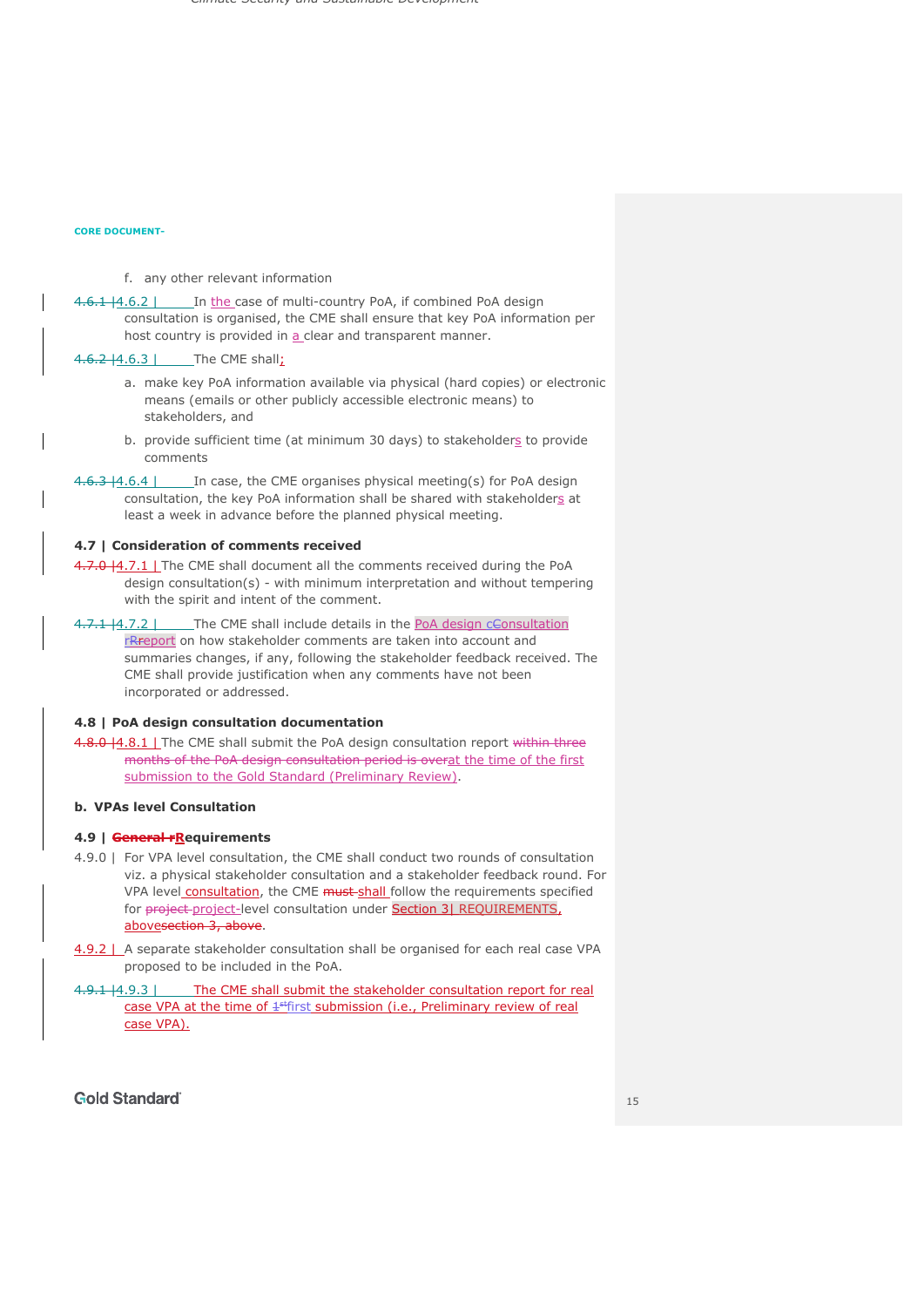- 4.9.2 | 4.9.4 | A single stakeholder consultation i.e., grouped stakeholder consultation may be organised for real case VPA and/or several corresponding regular VPA(s). The CME may conduct a grouped stakeholder consultation as long as the proposed VPAs:+
	- a. correspond to the same real case VPAs, and
	- b. are to be implemented within the same host country, and
	- c. are to be implemented within the geographical boundary, applicable to the group defined for a single consultation. The applicable geographical boundary is defined at the time of the first physical meeting of the specific grouped consultation, and
	- d. are included in the PoA within two years of the first physical meeting conducted for grouped consultation.
- 4.9.3 | 4.9.5 | When grouped stakeholder consultation is conducted, the CME shall:
	- a. clearly describe the geographical boundary of grouped stakeholder consultation, and
	- b. invite relevant stakeholders for  $a$  physical meeting(s) and stakeholder feedback round accordingly
	- c. inform the stakeholders about the validity period of grouped stakeholder consultation (i.e., two years from the first physical meeting) and CME's implementation plan for the development of VPAs.
- 4.9.4 | 4.9.6 | The CME shall submit the grouped stakeholder Stakeholder consultation-Consultation report-Report with inclusion request for the first corresponding regular VPA of the group, whichever is earlier.
- 4.9.5 |4.9.7 | For all corresponding VPAs that are are part of included via grouped stakeholder consultation, the CME should during monitoring gather feedback from local stakeholders - primarily end-end-users and impacted stakeholder groups on the project implementation and its impacts, on a sample basis as part of the ongoing feedback mechanism.
- 4.9.6 | The Gold Standard reserves the right to enforce new stakeholder consultation(s) for regular VPAs that are included via grouped stakeholder consultation, at the time of inclusion.
- 4.9.7 | 4.9.9 | A grievance mechanism shall be established and made available for each VPA of a PoA.

## **5| EXPERT STAKEHOLDERS ENGAGEMENT**

5.1.1 | In addition to seeking the views of relevant (interested and affected) stakeholder inputs, certain Safeguarding Principles and SDG Impacts may require the opinion and recommendations of Expert Stakeholders. These are stated in specific Activity Requirements or in-the Safeguarding Principles & Requirements. The Project shall demonstrate how the opinions and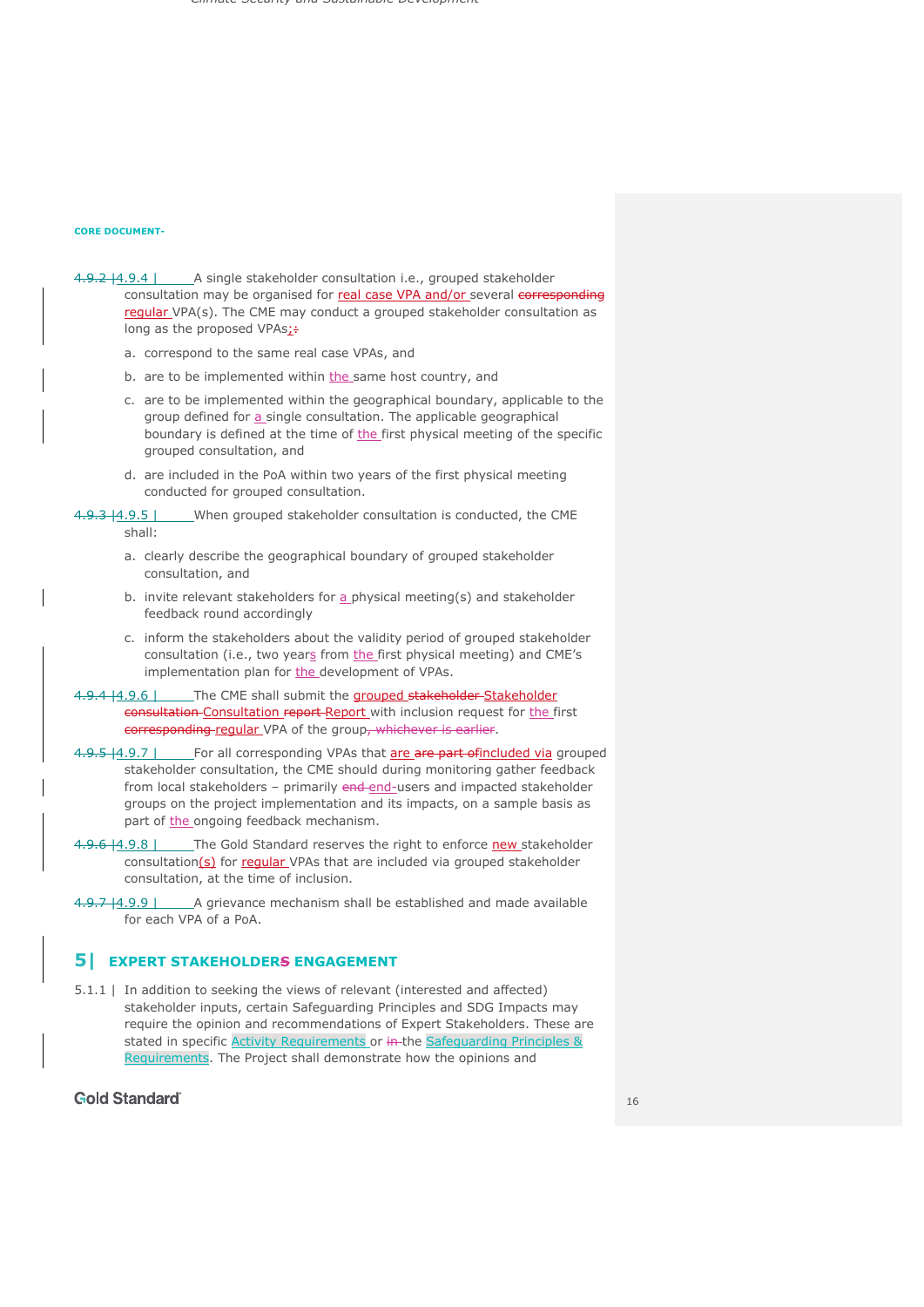## **CORE DOCUMENT-**

recommendations of Expert Stakeholders are incorporated into the project design. The feedback from Expert Stakeholders may be sought any time during the project design and consultations, but it is recommended that they are sought during the planning phase of consultation.

- 5.1.2 | Where a given Safeguarding Requirement, SDG Impact or other topic requires the input of independent Expert Stakeholder(s), this appointment shall be made directly by the project developer. A signed statement from the appointed Expert Stakeholders confirming that they have no conflict of interest or other financial interest in the Project, project developer or associated organisations shall be provided to Gold Standard.
- 5.1.3 | Expert Stakeholders are not necessarily required to attend face-to-face consultation meetings but must be provided with sufficient information to form opinions and recommendations concerning the Project. Unedited written feedback from Expert Stakeholder(s) along with evidence as to how the feedback has been addressed and incorporated into the Project design shall be provided for Validation.